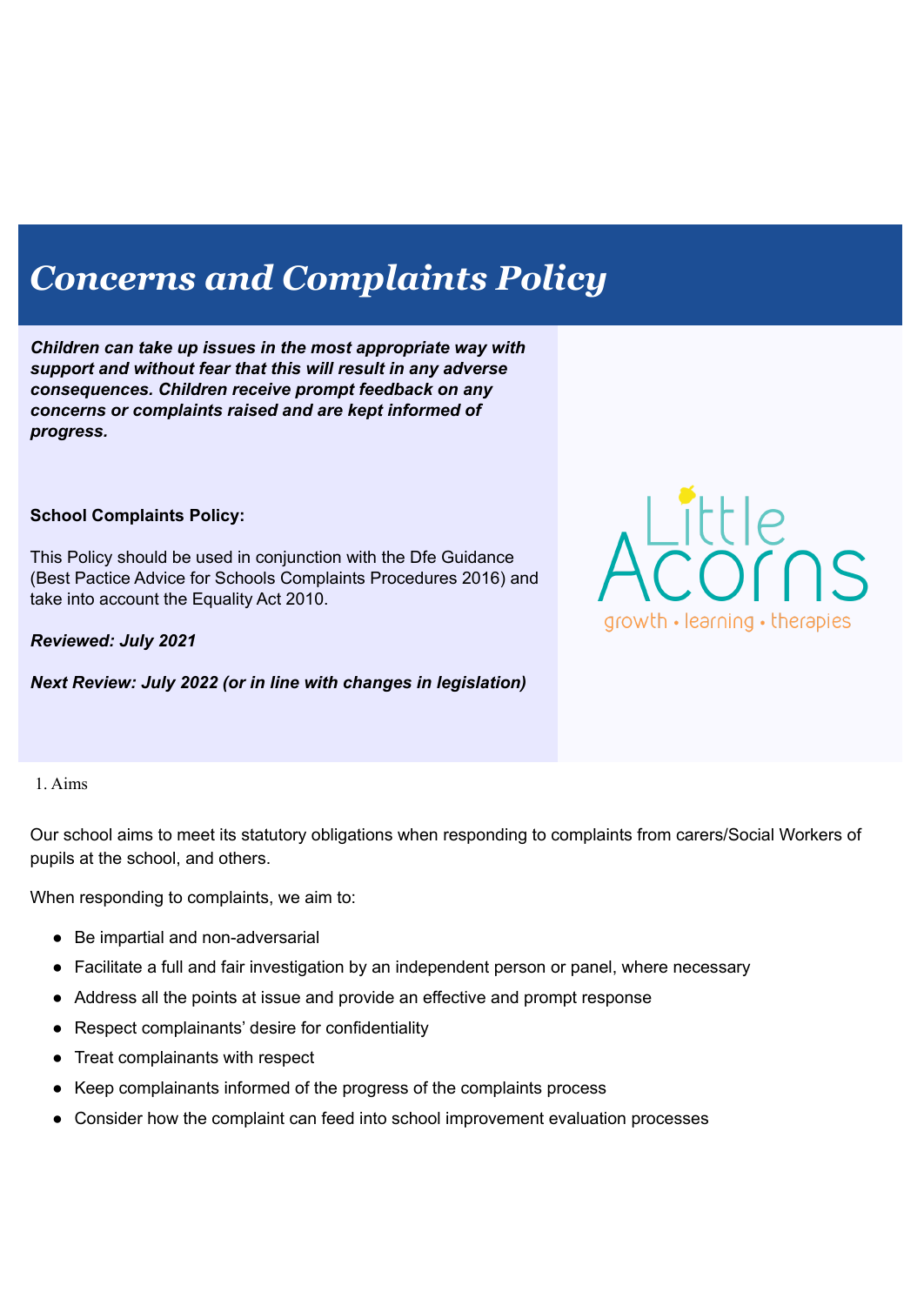We try to resolve concerns or complaints by informal means wherever possible. Where this is not possible, formal procedures will be followed.

The school will aim to give the complainant the opportunity to complete the complaints procedure in full. To support this, we will ensure we publicise the existence of this policy and make it available on the school website.

## **2. Legislation and guidance**

## *Academies, including free schools, and independent schools insert:*

This document meets the requirements set out in part 7 of the schedule to the Education [\(Independent](http://www.legislation.gov.uk/uksi/2014/3283/schedule/made) School Standards) [Regulations](http://www.legislation.gov.uk/uksi/2014/3283/schedule/made) 2014, which states that we must have and make available a written procedure to deal with complaints from carers of pupils at the school.

It is also based on guidance published by the Education and Skills Funding Agency (ESFA) on [creating](https://www.gov.uk/government/publications/setting-up-an-academies-complaints-procedure) a complaints procedure that complies with the above [regulations](https://www.gov.uk/government/publications/setting-up-an-academies-complaints-procedure), and refers to good practice [guidance](https://www.gov.uk/government/publications/school-complaints-procedures) on setting up complaints [procedures](https://www.gov.uk/government/publications/school-complaints-procedures) from the Department for Education (DfE).

## **3. Definitions and scope**

The DfE guidance explains the difference between a concern and a complaint.

A **concern** is defined as "an expression of worry or doubt over an issue considered to be important for which reassurances are sought".

The school will resolve concerns through day-to-day communication as far as possible.

A **complaint** is defined as "an expression of dissatisfaction however made, about actions taken or a lack of action".

The school intends to resolve complaints informally where possible, at the earliest possible stage.

There may be occasions when complainants would like to raise their concerns formally. This policy outlines the procedure relating to handling such complaints.

This policy does not cover complaints procedures relating to:

- Admissions
- Statutory assessments of special educational needs (SEN)
- Safeguarding matters
- Exclusion
- Whistle-blowing
- Staff grievances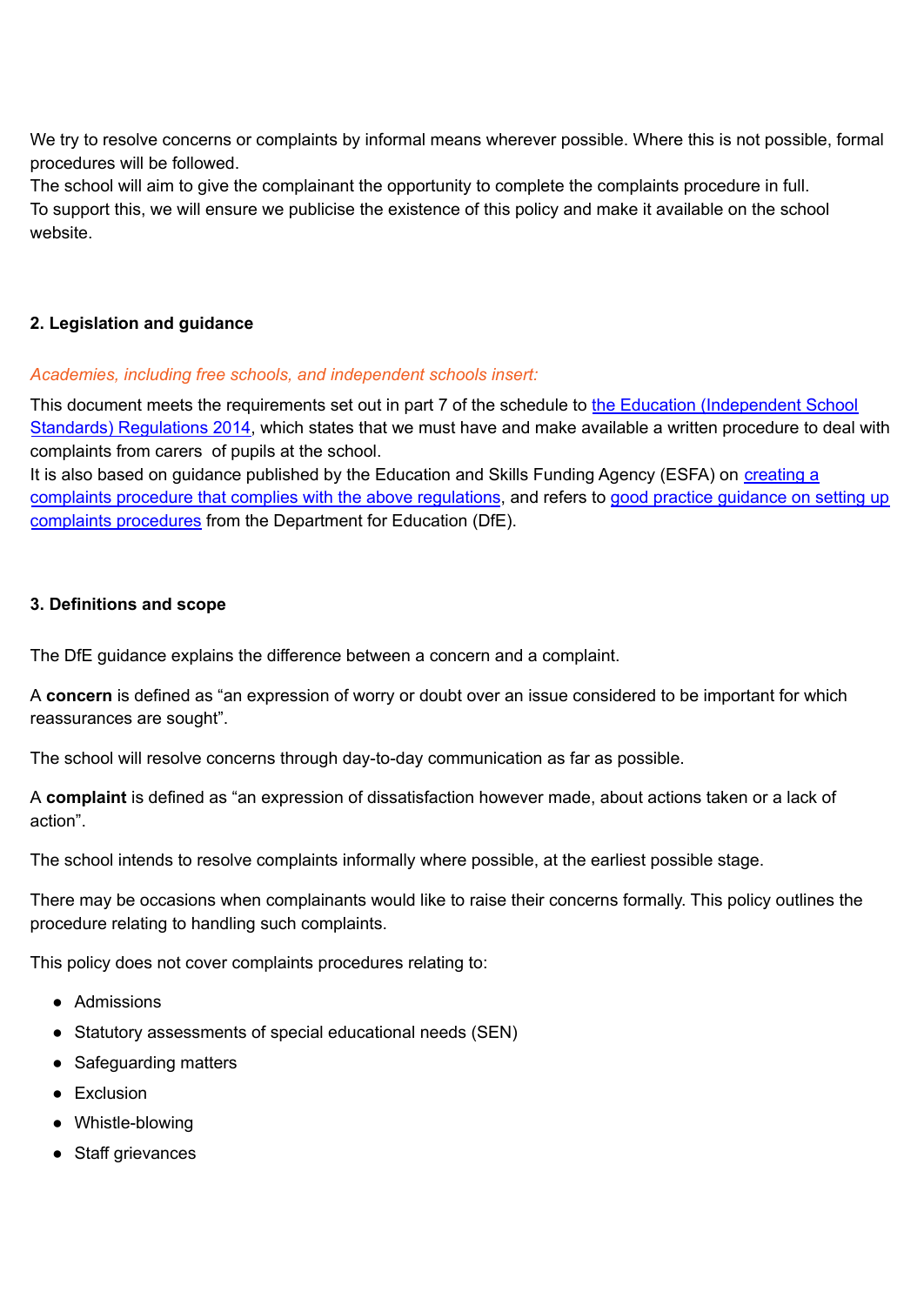● Staff discipline

Please see our separate policies for procedures relating to these types of complaint

#### **4. Principles for investigation**

When investigating a complaint, we will try to clarify:

- What has happened
- Who was involved
- What the complainant feels would put things right

We also intend to address complaints as quickly as possible. To achieve this, realistic and reasonable time limits will be set for each action within each stage.

Where further investigations are necessary, new time limits will be set, and the complainant will be sent details of the new deadline with an explanation for the delay.

The school expects that complaints will be made as soon as possible after an incident arises and no later than 3 months afterwards. We will consider exceptions to this time frame in circumstances where there were valid reasons for not making a complaint at that time and the complaint can still be investigated in a fair manner for all involved.

#### **The complaints process:**

If a person is making a suggestion or is concerned about any action we are taking while providing our service they should, in the first instance, let Little Acorns School know through direct discussion with:

- Alison Neal (Head teacher)
- If the complaint/concern is surrounding Alison Neal they should speak to Simon Bayliss (Responsible Individual)

Either via a telephone conversation available on: **01233 850422,** or;

Via a letter or written correspondence to:

#### **Little Acorns London Beach Farm,**

**Ashford Road,**

**Tenterden,**

## **Kent, TN30 6SR**

Via e-mail to: [alison.neal@choicelifestyles.net](mailto:alison.neal@choicelifestyles.net)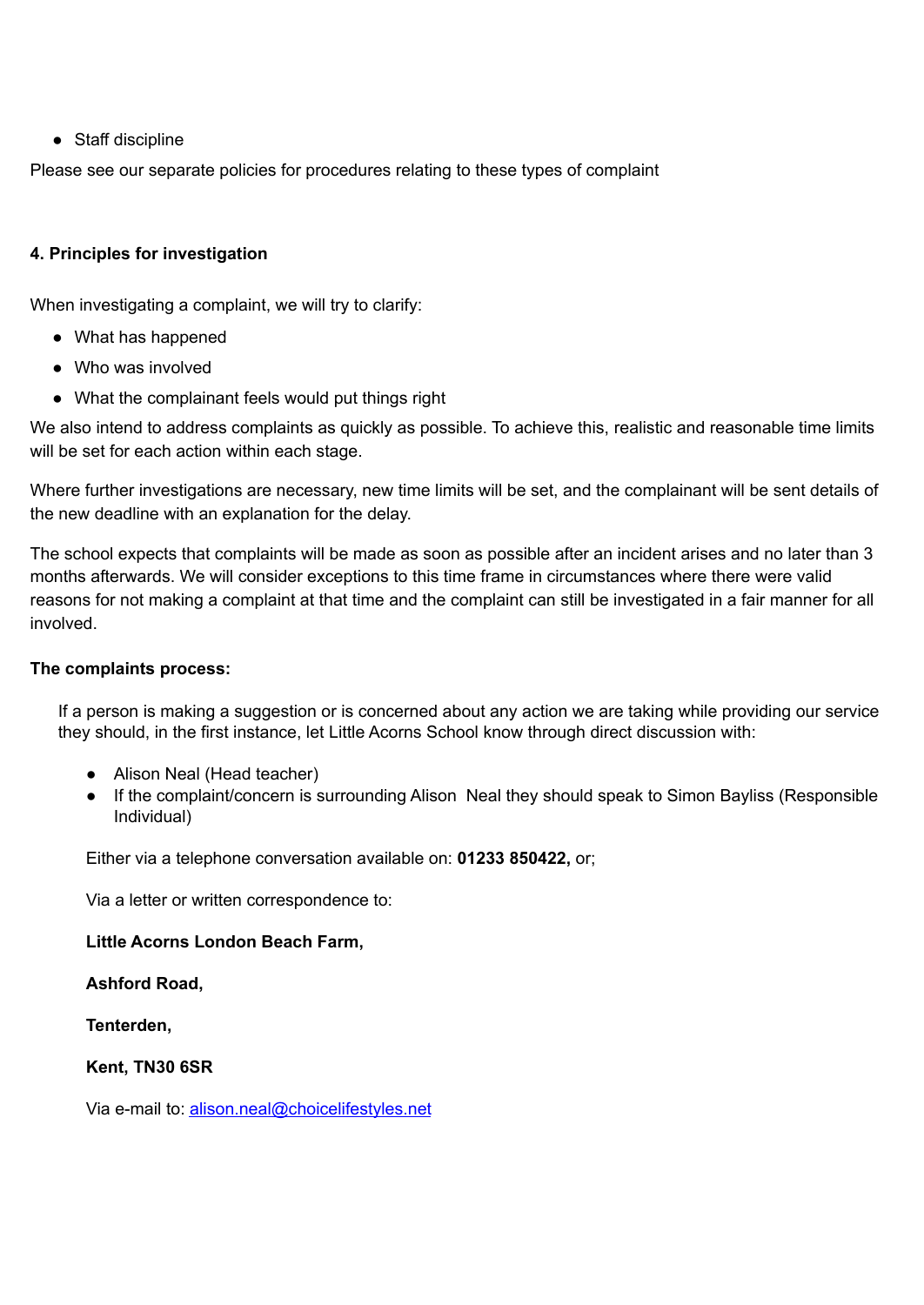## **5. Stages of complaint**

#### **Stage 1: informal**

The school will take informal concerns seriously and make every effort to resolve the matter quickly. It may be the case that the provision or clarification of information will resolve the issue.

The complainant should raise the complaint as soon as possible with the relevant member of staff or the headteacher, either in person or by letter, telephone or email. If the complainant is unclear who to contact or how to contact them, they should contact Little Acorns Therapeutic Community main office.

The school will acknowledge informal complaints within 24 hours, and investigate and provide a response 10 school days.

The informal stage will involve a meeting between the complainant and Alison Neal (Head teacher)

If the complaint is not resolved informally, it will be escalated to a formal complaint.

#### **Stage 2: Complaint heard by the Teacher or by an appropriate staff member.**

Formal complaints shall be put in writing and addressed 'Head Teacher'. The complaint will be logged, including the date it was received. The school will normally acknowledge receipt of the complaint within 2 school working days of receiving it. In many cases this response will also report on the action the school has taken to resolve the issue. Alternatively, a meeting may be convened to discuss the matter further. This meeting will normally take place within 10 school working days. The aim will be to resolve the matter as speedily as possible. However, if you are not satisfied with the result at stage 2 please write to or call the school within 10 school working days of getting our response. You will need to tell the school why you are still not satisfied and what you would like the school to do.

#### **Stage 3: Complaint heard by Head Teacher.**

If the matter has not been resolved at Stage 2, the Head Teacher will arrange for a further investigation. Following the investigation, the Head Teacher will normally give a written response within 10 school working days. If you are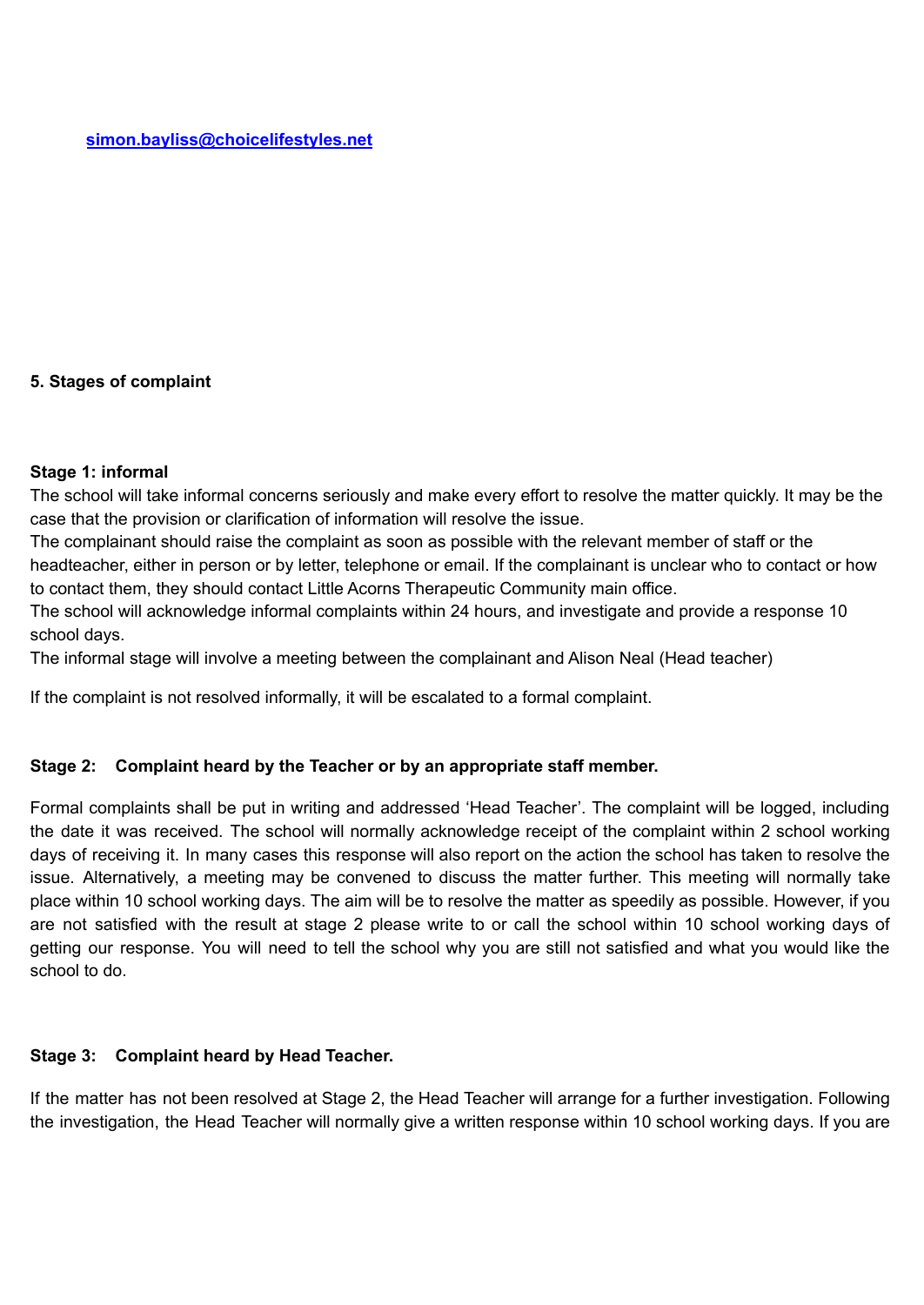dissatisfied with the result at stage 3, you will need to let the school know within 10 school working days of getting the response.

## **Stage 4: Complaint heard by the Service Manager.**

If the matter has still not been resolved at Stage 3, then you will need to write to the Responsible Individual giving details of the complaint. The Service Manager will convene a complaints panel with the Responsible Individuaal, Head Teacher and Chair of Governors (Barbara Dansey). Complaints panel for school complaints must consist of at least three people who have not been directly involved in the matter dealt with by the complaint and one person on the panel must be independent of the management and running of the school. The procedure must allow for parents/carers to attend any hearing by a complaints panel and, if they wish, to be accompanied. The hearing will normally take place within 10 school working days of the receipt of the written request for Stage 4 investigation.

The aim of the complaints panel hearing is to impartially resolve the complaint and to achieve reconciliation between the school and the complainant. All parties will be notified of the Panel's decision in writing within three school working days after the date of the hearing. The procedure must allow for a panel to make findings and recommendations and for a copy to be provided to parents/carers and the person complained about (where relevant) and be available on the premises to be viewed by the Proprietor and Head Teacher. The letter will also contain what you need to do if you wish to take the matter further.

Written records must be kept of all complaints indicating whether they were resolved at the preliminary stage or proceeded to a panel hearing.

**NB.** Where the concern or complaint is regarding the Head Teacher please contact Simon Bayliss. The investigation will then be taken up by Simon and the appropriate processes followed. Complaints panels will include the Director but not the Head Teacher.

#### **6. Complaints against the headteacher or a governor**

Should a Parent, Social Worker or anybody have a complaint about the Head Teacher, s/he should first make an informal approach to the Responsible Individual (Simon Bayliss) or the Registered Manager ( Natasha Scotfordnatasha.scotford@choicelifestyles.net) The person you choose to speak to is obliged to investigate the concern. The Service Managers and Responsible Individual will do all s/he can to resolve the issue through a dialogue with the School, but if a Parent or Professional, Worker or member of the public is unhappy with the outcome s/he can make a formal complaint as outlined in the details below.

#### **7. Referring complaints on completion of the school's procedure**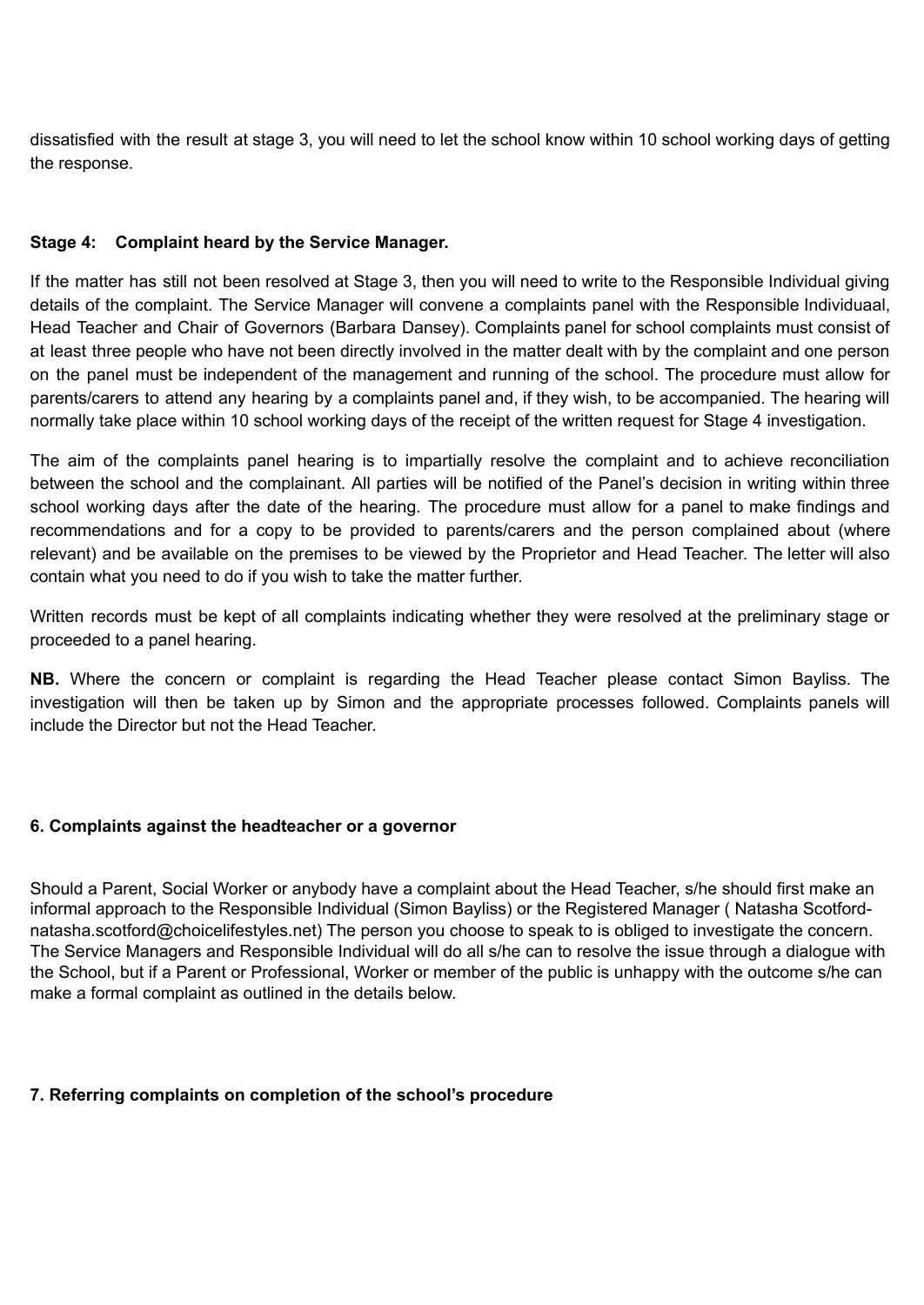If the complainant is unsatisfied with the outcome of the school's complaints procedure and the complaint is regarding the school not meeting standards set by the DfE in any of the following areas, the complainant can refer their complaint to the DfE:

- Education
- Pupil welfare and health and safety
- School premises
- Staff suitability
- Making information available to parents
- The spiritual, moral, social or cultural development of pupils

The DfE will consider reports of a major failure to meet the standards. Where appropriate, it can arrange an emergency inspection to look at pupil welfare and health and safety, and make sure that the school deals with serious failings.

Alternatively OFSTED may be contacted:

Only if an informal complaint fails to resolve the matter should a formal complaint be made to OFSTED. This complaint can be made in writing, stating the nature of the complaint and how the School, Home, Service has handled it so far. The complainant should send this written complaint. The OFSTED body must consider all written complaint in a timely manner after receipt. OFSTED may contact by phone or arrange a meeting so s/he can explain his/her complaint in more detail.

The Service in conjunction with OFSTED will do all they can at this stage to resolve the complaint to the plaintiffs satisfaction.

The OFSTED details are as follows:

| The OFSTED website is:          | www.ofsted.gov.uk |
|---------------------------------|-------------------|
| <b>DFE Registration Number:</b> | 886 / 6085        |
| Our School URN is:              | 131810            |

For more information or to refer a complaint, see the following webpage:

#### **8. Persistent [complaints](https://www.gov.uk/complain-about-school)**

Where a [complainant](https://www.gov.uk/complain-about-school) tries to re-open the issue with the school after the complaints procedure has been fully exhausted and the school has done everything it [reasonably](https://www.gov.uk/complain-about-school) can in response to the complaint, the chair of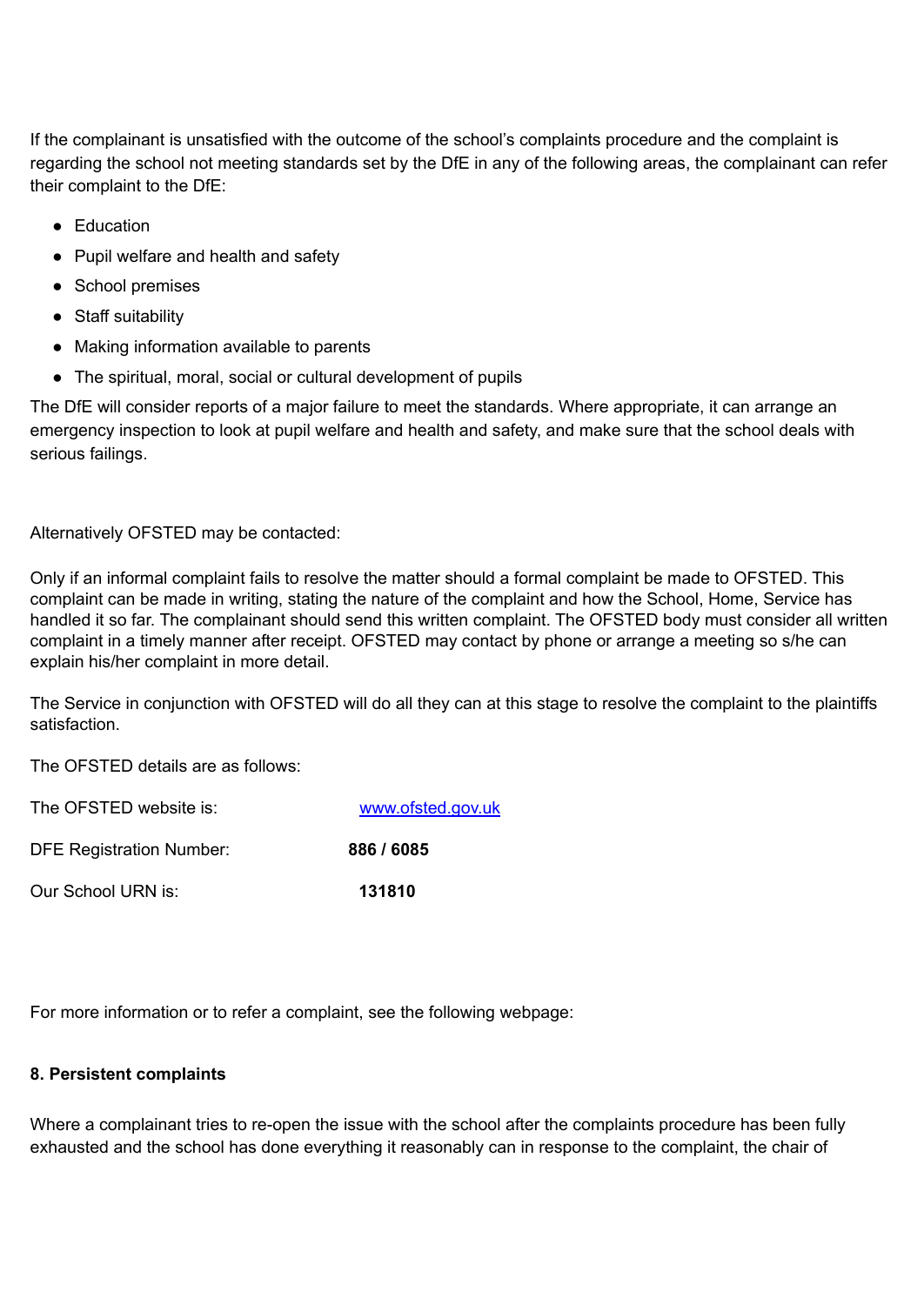governors (or other appropriate person in the case of a complaint about the chair) will inform the [complainant](https://www.gov.uk/complain-about-school) that the matter is [closed.](https://www.gov.uk/complain-about-school)

If the complainant [subsequently](https://www.gov.uk/complain-about-school) contacts the school again about the same issue, the school can choose not to respond. The normal [circumstance](https://www.gov.uk/complain-about-school) in which we will not respond is if:

- The school has taken every reasonable step to address the [complainant's](https://www.gov.uk/complain-about-school) needs, *and*
- The [complainant](https://www.gov.uk/complain-about-school) has been given a clear statement of the school's position and their options (if any), *and*
- The complainant is contacting the school repeatedly but making [substantially](https://www.gov.uk/complain-about-school) the same points each time

However, this list is not intended to be [exhaustive.](https://www.gov.uk/complain-about-school) The school will be most likely to choose not to [respond](https://www.gov.uk/complain-about-school) if:

- We have reason to believe the individual is [contacting](https://www.gov.uk/complain-about-school) the school with the intention of causing disruption or [inconvenience,](https://www.gov.uk/complain-about-school) and/or
- The individual's [letters/emails/telephone](https://www.gov.uk/complain-about-school) calls are often or always abusive or aggressive, and/or
- The individual makes insulting personal [comments](https://www.gov.uk/complain-about-school) about, or threats towards, school staff

[Unreasonable](https://www.gov.uk/complain-about-school) behaviour which is abusive, offensive or threatening may constitute an unreasonably persistent [complaint.](https://www.gov.uk/complain-about-school)

Once the school has decided that it is appropriate to stop responding, the [complainant](https://www.gov.uk/complain-about-school) will be informed in writing, either by letter or [email.](https://www.gov.uk/complain-about-school)

The school will ensure when making this decision that [complainants](https://www.gov.uk/complain-about-school) making any new complaint are heard, and that the school acts [reasonably.](https://www.gov.uk/complain-about-school)

## **[9.](https://www.gov.uk/complain-about-school) [Record-keeping](https://www.gov.uk/complain-about-school)**

The school will record the progress of all [complaints,](https://www.gov.uk/complain-about-school) including information about actions taken at all stages, the stage at which the [complaint](https://www.gov.uk/complain-about-school) was resolved, and the final outcome. The records will also include copies of letters and emails, and notes relating to [meetings](https://www.gov.uk/complain-about-school) and phone calls.

This material will be treated as [confidential](https://www.gov.uk/complain-about-school) and held centrally, and will be viewed only by those involved in [investigating](https://www.gov.uk/complain-about-school) the complaint or on the review panel.

This is except where the secretary of state (or someone acting on their behalf) or the [complainant](https://www.gov.uk/complain-about-school) requests access to records of a complaint through a freedom of [information](https://www.gov.uk/complain-about-school) (FOI) request or under the terms of the Data Protection Act, or where the material must be made available during a school [inspection.](https://www.gov.uk/complain-about-school) Records of [complaints](https://www.gov.uk/complain-about-school) will be kept for 10 years.

## **10. [Learning](https://www.gov.uk/complain-about-school) lessons**

The Governing Board will review any underlying issues raised by complaints with the [Headteachers](https://www.gov.uk/complain-about-school) where appropriate, and respecting confidentiality, to determine whether there are any [improvements](https://www.gov.uk/complain-about-school) that the school can make to its [procedures](https://www.gov.uk/complain-about-school) or practice to help prevent similar events in the future.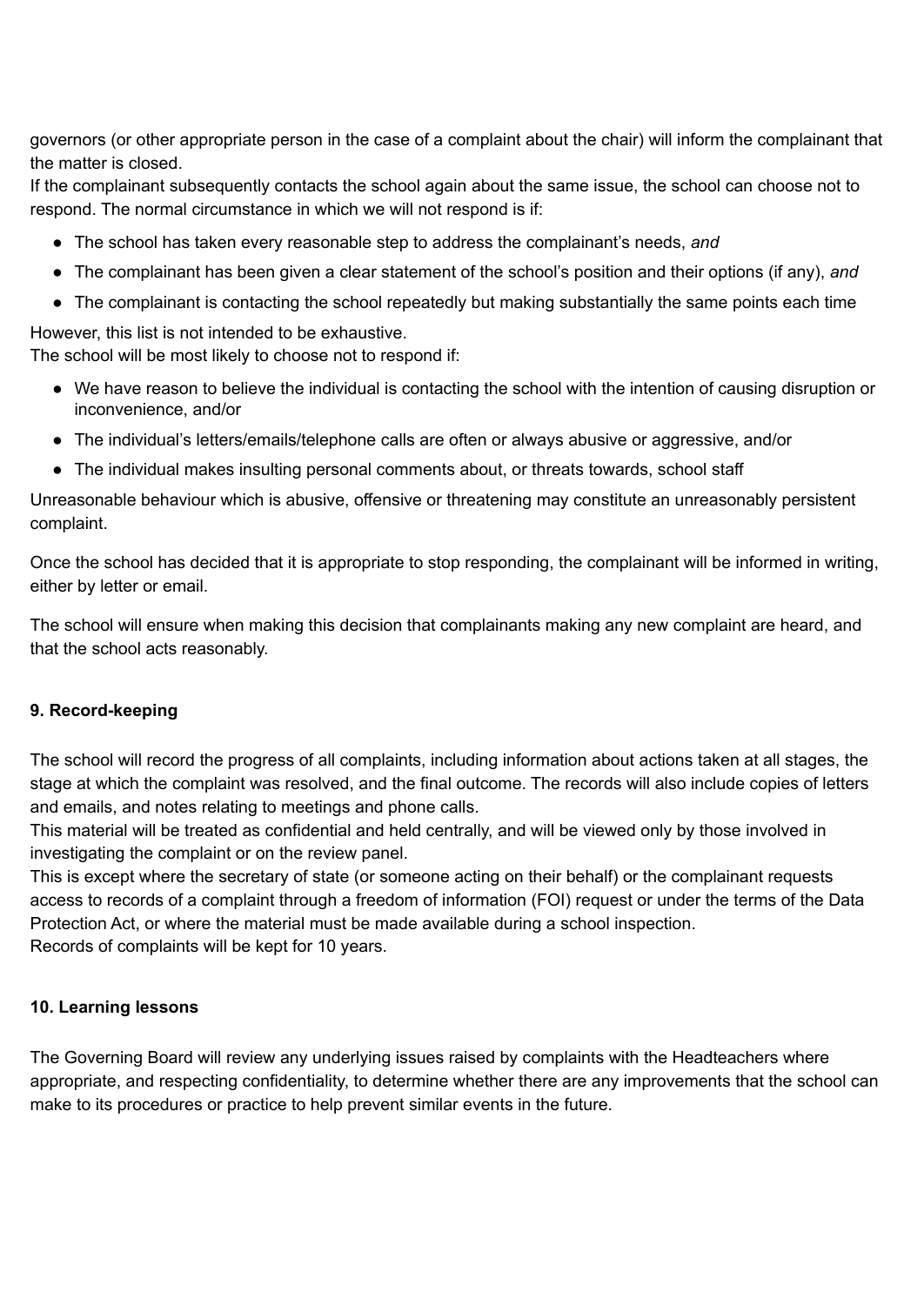## **[11](https://www.gov.uk/complain-about-school). Monitoring [arrangements](https://www.gov.uk/complain-about-school)**

The Governing Board will monitor the [effectiveness](https://www.gov.uk/complain-about-school) of the complaints procedure in ensuring that complaints are handled properly. They will track the number and nature of [complaints,](https://www.gov.uk/complain-about-school) and review underlying issues as stated in [section](https://www.gov.uk/complain-about-school) 10.

The [complaints](https://www.gov.uk/complain-about-school) records are logged and managed by Alison Neal. Alison Neal will review the policy annually (or in line with changes in [legislation\)](https://www.gov.uk/complain-about-school)

## **12. Links with other [policies](https://www.gov.uk/complain-about-school)**

Policies dealing with other forms of [complaints](https://www.gov.uk/complain-about-school) include:

- Child protection and [safeguarding](https://www.gov.uk/complain-about-school) policy and procedures
- [Admissions](https://www.gov.uk/complain-about-school) policy
- [Exclusions](https://www.gov.uk/complain-about-school) policy
- Staff grievance [procedures](https://www.gov.uk/complain-about-school)
- Staff disciplinary [procedures](https://www.gov.uk/complain-about-school)
- SEN policy and [information](https://www.gov.uk/complain-about-school) report

[ps://www.gov.uk/complain-about-school](https://www.gov.uk/complain-about-school)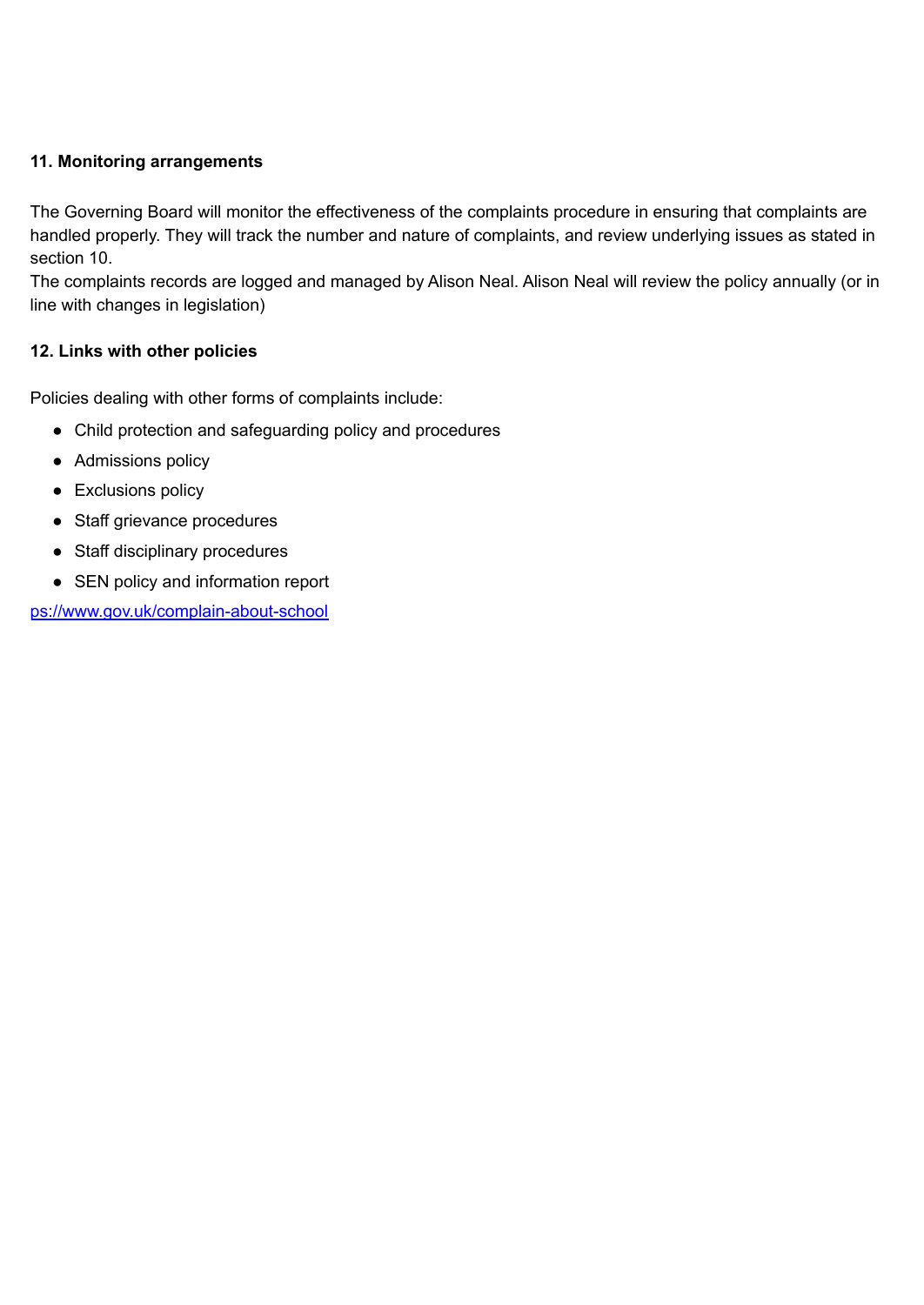**Complaints from Pupils.**

**Children's Complaints Policy**



If you have a complaint or a concern, what should you do?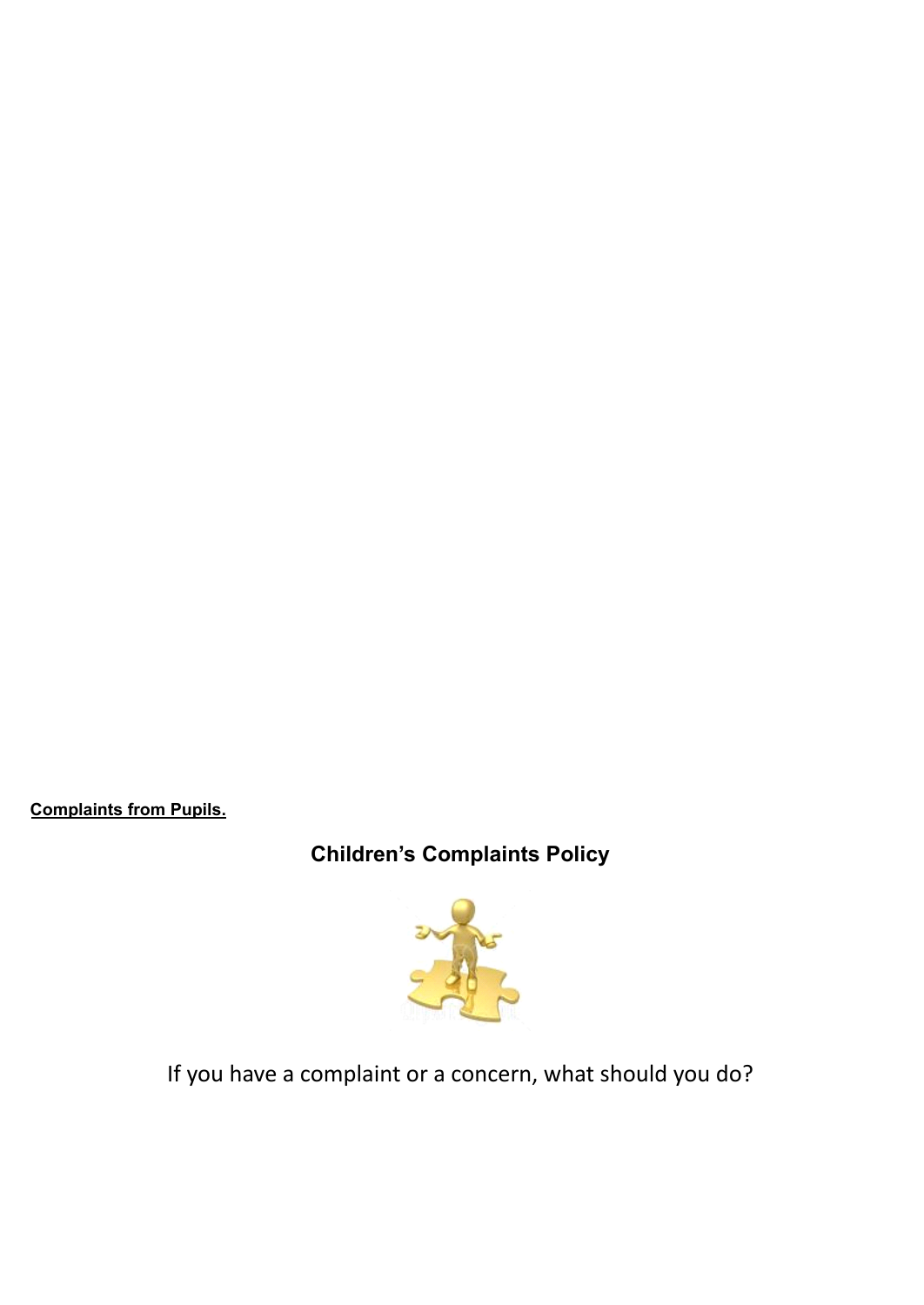

Firstly, try to talk to somebody. Any adult at Little Acorns School will listen, and Alison is also available to talk to.



If talking to someone feels a little scary, you can use the smiley's to let us know you have something to say…



Children may also use the 'smiley' faces sheets to let Alison Neal or Simon Bayliss know that they would **like to have a discussion with them.**

.

The 'smiley' characters give the opportunity for a simple request to highlight something that needs discussion.

**Can I talk to you please?**